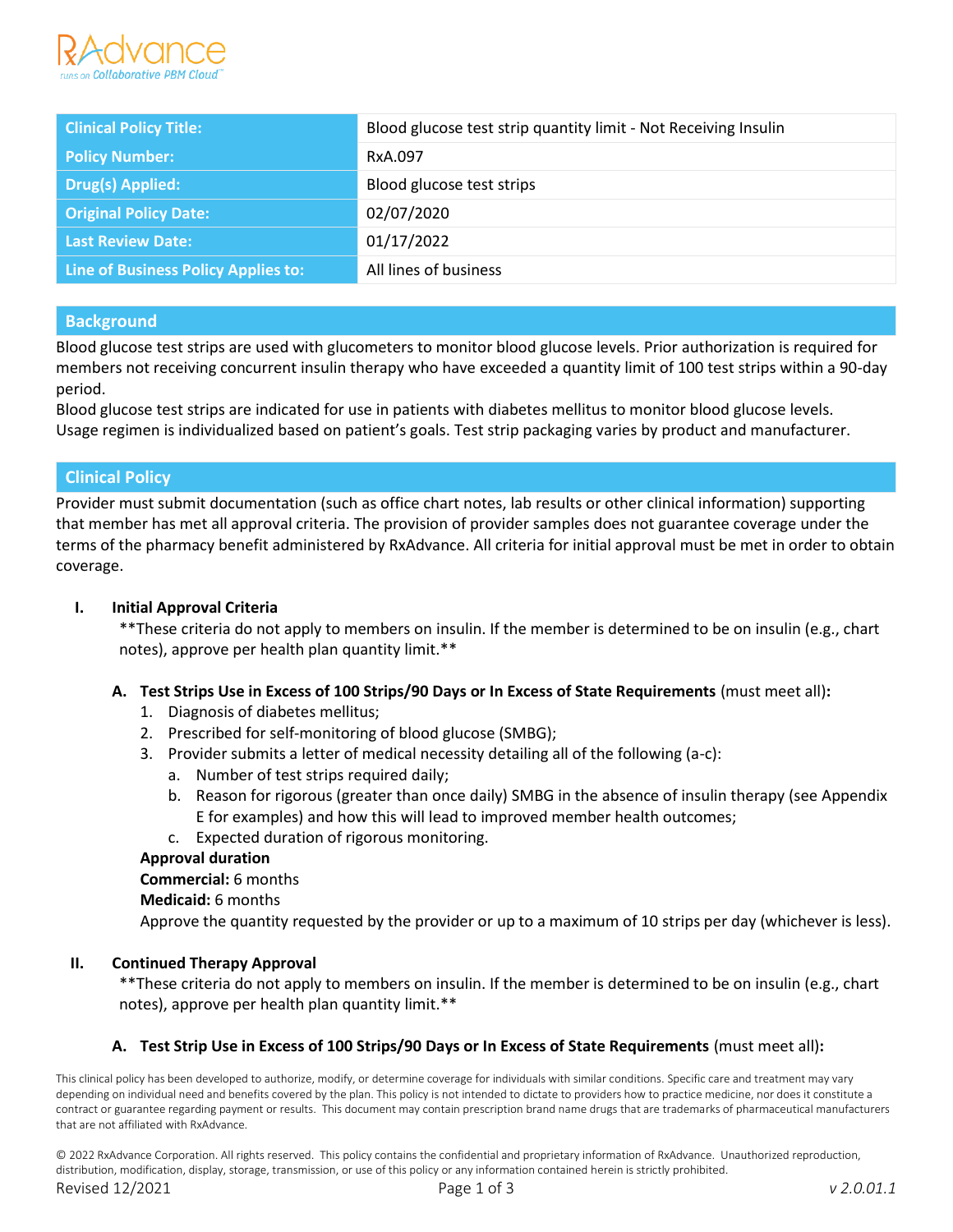

- 1. Member is previously authorized to receive > 100 test strips in a 90-day period via RxAdvance benefit or member has previously met the initial approval criteria;
- 2. Provider submits a letter of medical necessity detailing why the member must continue to perform rigorous SMBG in the absence of insulin therapy (see Appendix E for examples) with the following details (a and b):
	- a. Number of test strips required daily;
	- b. Expected duration of rigorous monitoring.

## **Approval duration**

**Commercial:** 6 months

# **Medicaid:** 6 months

Approve the quantity requested by the provider or up to a maximum of 10 strips per day (whichever is less).

# **III. Appendices**

# **APPENDIX A: Abbreviation/Acronym Key**

FDA: Food and Drug Administration SMBG: self-monitoring of blood glucose

**APPENDIX B: Therapeutic Alternatives**

Not applicable.

# **APPENDIX C: Contraindications/Boxed Warnings**

- Contraindication(s):
	- o None reported.
- Boxed Warning(s):
	- o None reported.

## **APPENDIX D: General Information**

- SMBG is a tool used to evaluate whether glycemic targets are being achieved. SMBG enables evaluation of response to both pharmacologic therapy and lifestyle modifications and can therefore help guide treatment decisions and/or self-management.
- Per both the American Diabetes Association and American Association of Clinical Endocrinologists/American College of Endocrinology 2017 guidelines, SMBG should be performed by all patients receiving insulin therapy. Patients who are not receiving insulin therapy can also benefit from SMBG although there is no clear guidance on when SMBG should be initiated or how frequently it should be performed. Instead, it depends on individual patient needs and goals.

## **APPENDIX E: Self-Monitoring of Blood Glucose: Examples for Rigorous Testing**

- Cystic fibrosis-related diabetes
- Severe glucose abnormalities during pregnancy

## **References**

- 1. American Diabetes Association. Standards of medical care in diabetes 2018. Diabetes Care. 2020. Available at: [https://care.diabetesjournals.org/content/diacare/41/Supplement\\_1/S105.full.pdf.](https://care.diabetesjournals.org/content/diacare/41/Supplement_1/S105.full.pdf) Accessed on December 6, 2021.
- 2. Garber AJ, Abrahamson MJ, Barzilay JI, et al. Consensus statement by the American Association of Clinical Endocrinologists and American College of Endocrinology on the comprehensive type 2 diabetes management